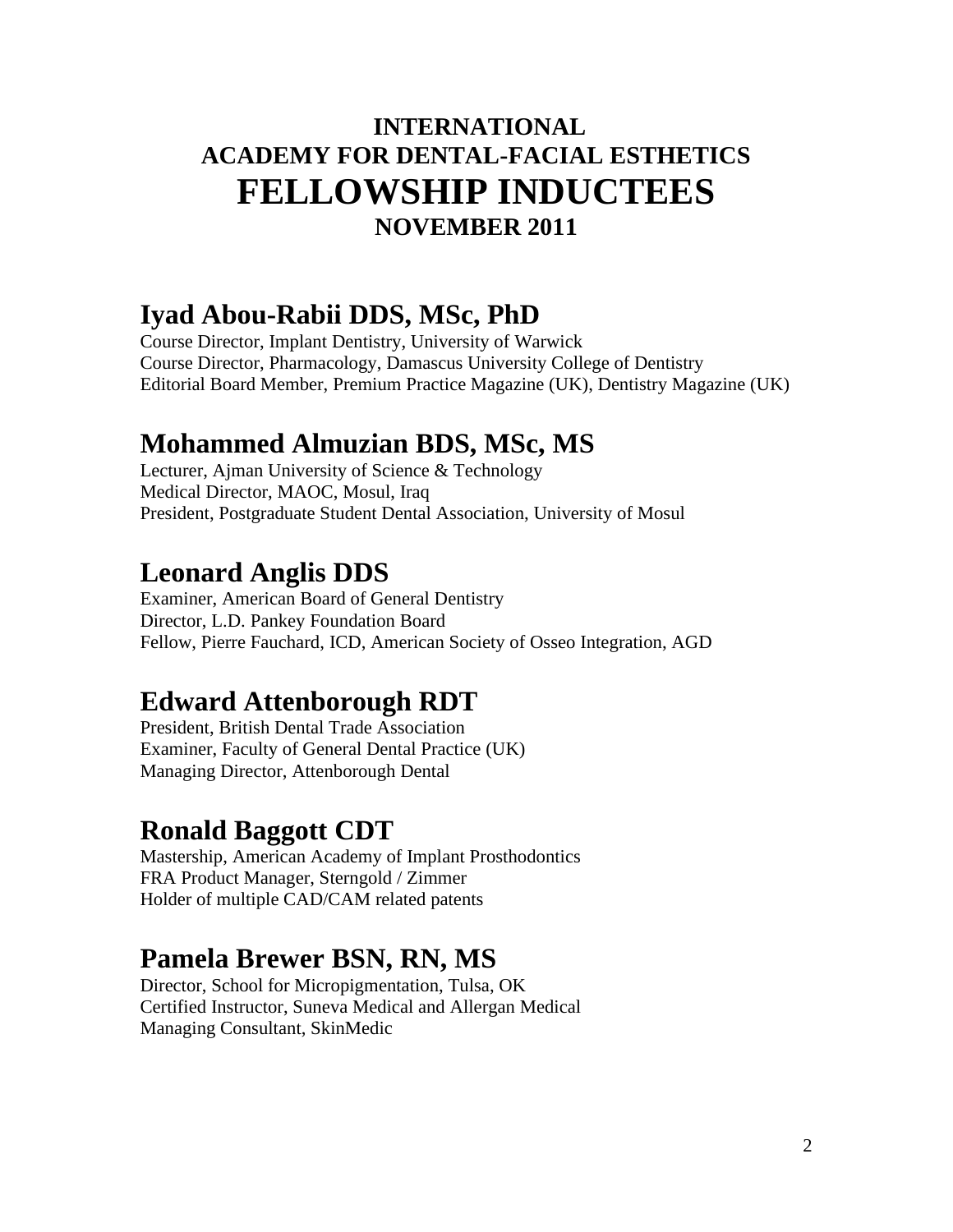# **Adina Carrel BSc, DMD**

Student Award of Merit, American Academy of Esthetic Dentistry Dental Volunteer, Operation Smile and Donated Dental Services Member, American Academy of Cosmetic Dentistry

# **Frank Cortes BA**

President, Solutions for Graphic Concepts, Marketing and Advertising Executive Territory Manager, Directa AB Professional rhythm guitarist

# **Mark Cronshaw BSc, BDS**

Lecturer, Eastman Dental Institute (UK) Regional Chairman, British Academy of Cosmetic Dentistry Fellow and International Trainer, World Clinical Laser Institute

# **Hani Dalati DDS, MMSc, MOrth, MFDS, MFD, FFD**

Examiner, Joint Dental Faculties, Royal College of Surgeons of England Editorial Board, Private Dentistry Journal Peer Review Panel, American Journal of Orthodontics

## **Christopher Dalton BDS**

Clinical Instructor, Cardiff Dental School (UK) Member, British Dental Bleaching Society, BDA, Royal Society of Medicine Author, Ozone and Laser Dentistry

### **Lewis Elson BSc, DDS**

Attending, Parker Paullim LIJ Hospital Lecturer on Practical Laser Dentistry Member, American Society for Dental Aesthetics

## **Debra Glassman DDS**

Mastership, Academy of Laser Dentistry Founding Member, World Congress of Microdentistry Creator, "StarBrite" Whitening System

## **Frank Gonser DDS, PhD, MBA**

US Director, GSK Medical Oral Care Award Recipient, 2010 Future Team President's Innovation Award (GSK) Lecturer and Science Coach, Oral Care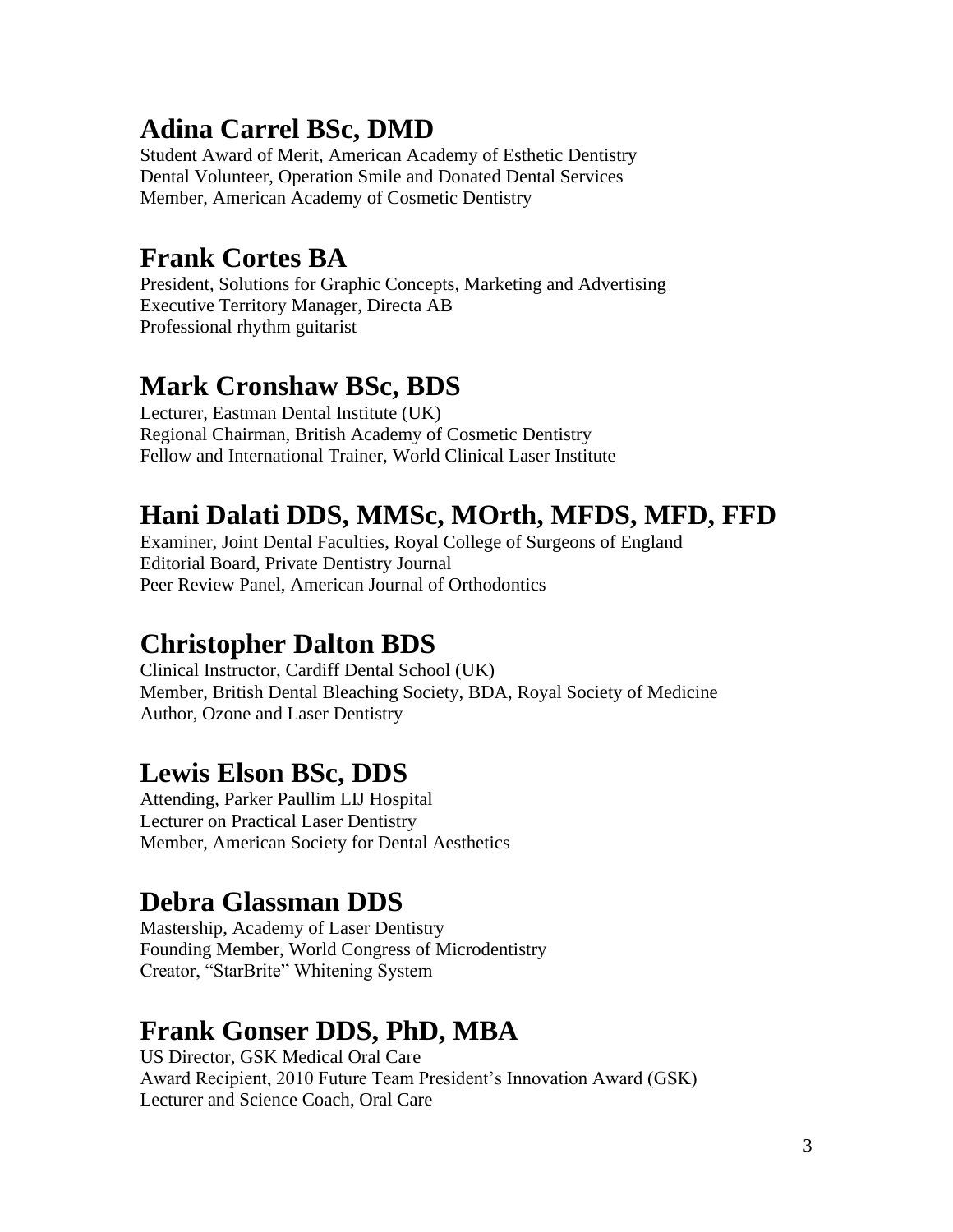## **Viviane Haber DDS**

Assistant Professor and Course Director, Loma Linda University Restorative Dentistry Examiner and Expert Consultant, Dental Board of California Board of Directors, American Academy of Cosmetic Dentistry

# **Myles Holt BDS**

Director, Australian Academy of Dento-Facial Aesthetics Policy Advisor, Dental Board of Australia Clinical Advisor, Boots Healthcare Ltd. (UK)

## **Jerry Hu BSc, DDS**

Past President and Member, Kenai Kodiak Dental Society Fellow, Las Vegas Institute Global Best Glamour Award, International Association of Comprehensive Aesthetics

# **Mario Imburgia DDS, PhD**

Associate Clinical Teacher in Periodontology, University of Palermo Associate Clinical Teacher, University of Warwick Member, Academy of Osseointegration, Italian Academy of Prosthetic Dentistry

# **Gerard Lemongello BA, DMD**

Senior Clinical Instructor, Aesthetic Advantage Continuum, Rosenthal Institute NYU Accredited Member, American Academy of Cosmetic Dentistry Chairman, Senior Clinical Instructor, Atlantic Coast Dental Research Clinic

### **Martin Mills BSc Hons**

Managing Director, Dental Directory (UK) Founding Member, Med-fx, specializing in facial esthetics BDTA Award, outstanding contribution to the dental industry

# **Hani Mostafa, BDS, MDCH**

Principal Research Dentist, Non-Mechanical Debridement of Periodontal Pockets Post-Graduate Tutor, Warwick School of Dentistry Diploma, London College of Clinical Hypnosis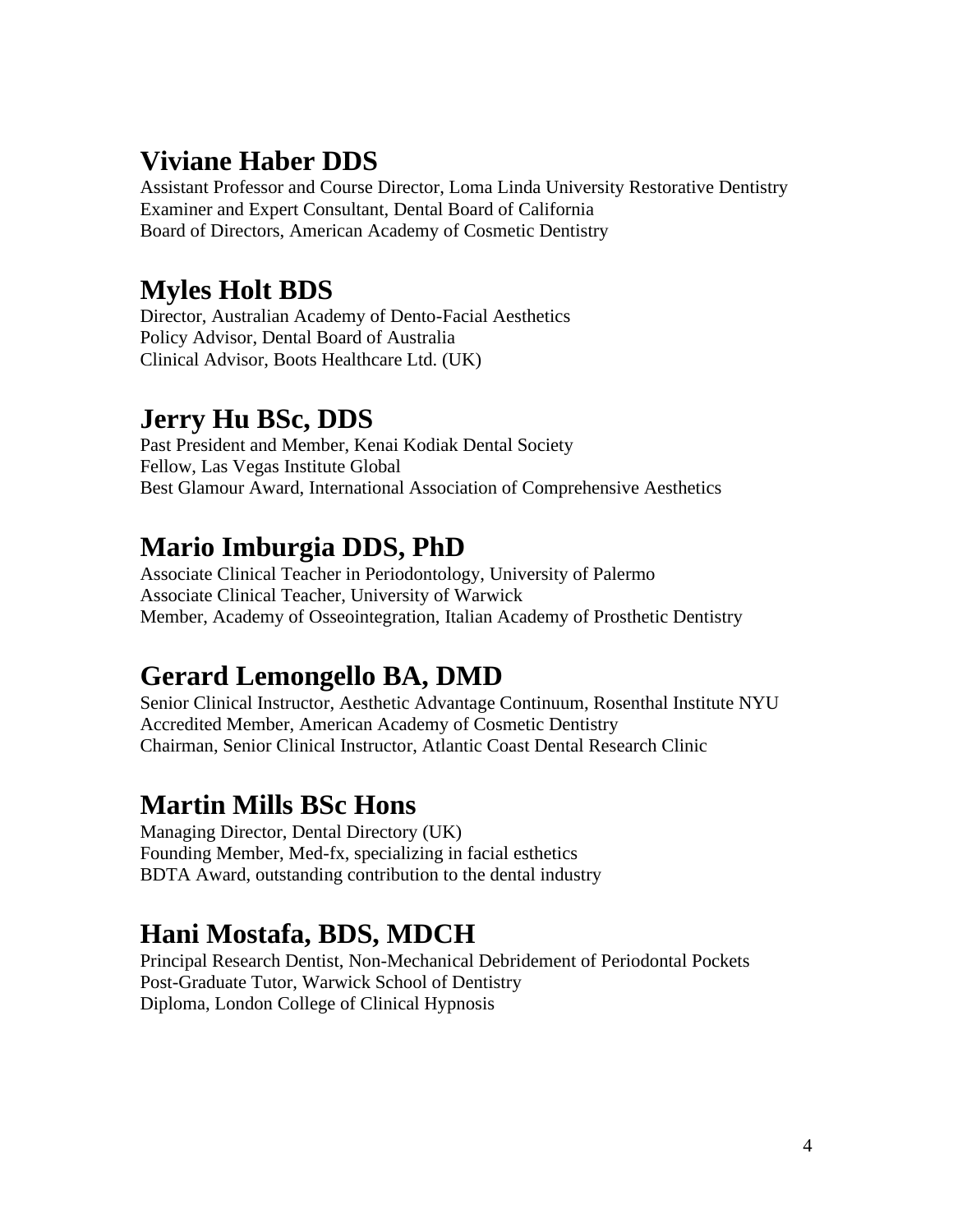## **Luiz Pimenta DDS, MS, PhD**

Clinical Professor, University of North Carolina School of Dentistry Dental Director, University of North Carolina Craniofacial Center Author, 3 textbook chapters, 50+ scientific articles, 90 abstracts

## **James Prichard BDS, LDSRCS, MFGDP, DRDP, MSc**

Associate Clinical Teacher and Clinical Supervisor, University of Warwick (UK) Examiner, Faculty of General Dental Practice Exams, Royal College of Surgeons (UK) Chairman, Coventry Section British Dental Association

## **Ali Qamber BDS**

Director, Bahrain Dental Society Post Graduate Certificate, Esthetic Dentistry, Manipal Academy of Higher Education Post Graduate Certificate in Orthodontics

## **Tif Qureshi BDS**

President Elect, British Academy of Cosmetic Dentistry Clinical Director, Straight Talk Seminars Developer, Progressive Smile Design with the Inman Aligner

### **Justin Rashbaum BS, DMD**

Residency, Washington DC Veteran's Affairs Medical Center GPR Member, Academy of General Dentistry Lumineers Certified Practitioner

### **Jeffrey Senzer BA, MA, DDS, CertEndo**

Assistant Clinical Professor, Columbia University, School of Dental and Oral Surgery President Elect, New York County Dental Society (NYCDS) Fellow, Pierre Fauchard Academy, American College of Dentists

## **Frederick Smales BSc Hons, BDS, PhD, FDSRCS**

Professor and Dean, Asian Institute of Medicine Science and Technology University, ,Faculty of Dentistry (Malaysia) Chief Executive and Vice Chancellor, AIMSTU (Malaysia) Fellow, College of Dental Surgeons Hong Kong, Hong Kong Academy of Medicine, Royal College of Surgeons of Edinburgh